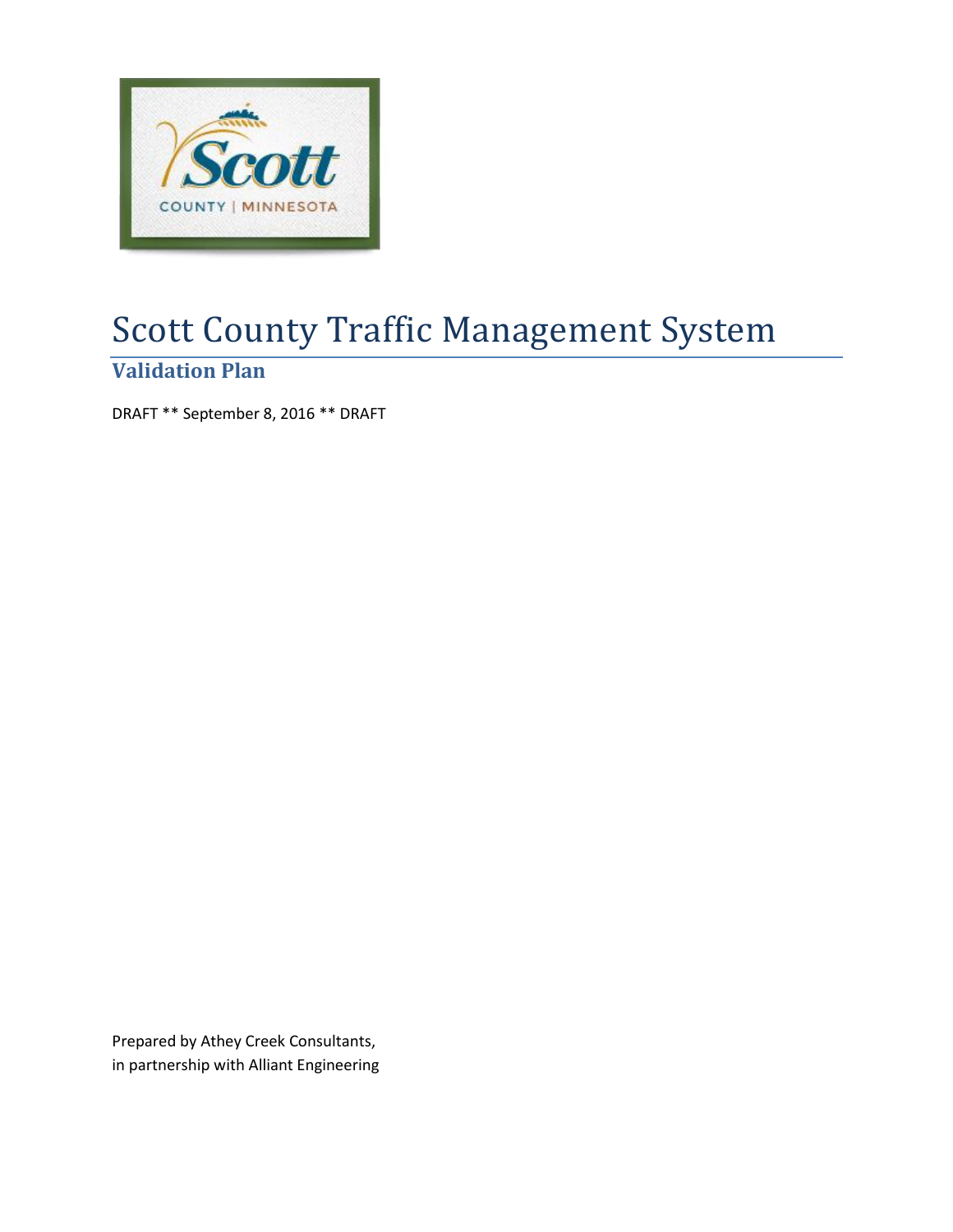# **Table of Contents**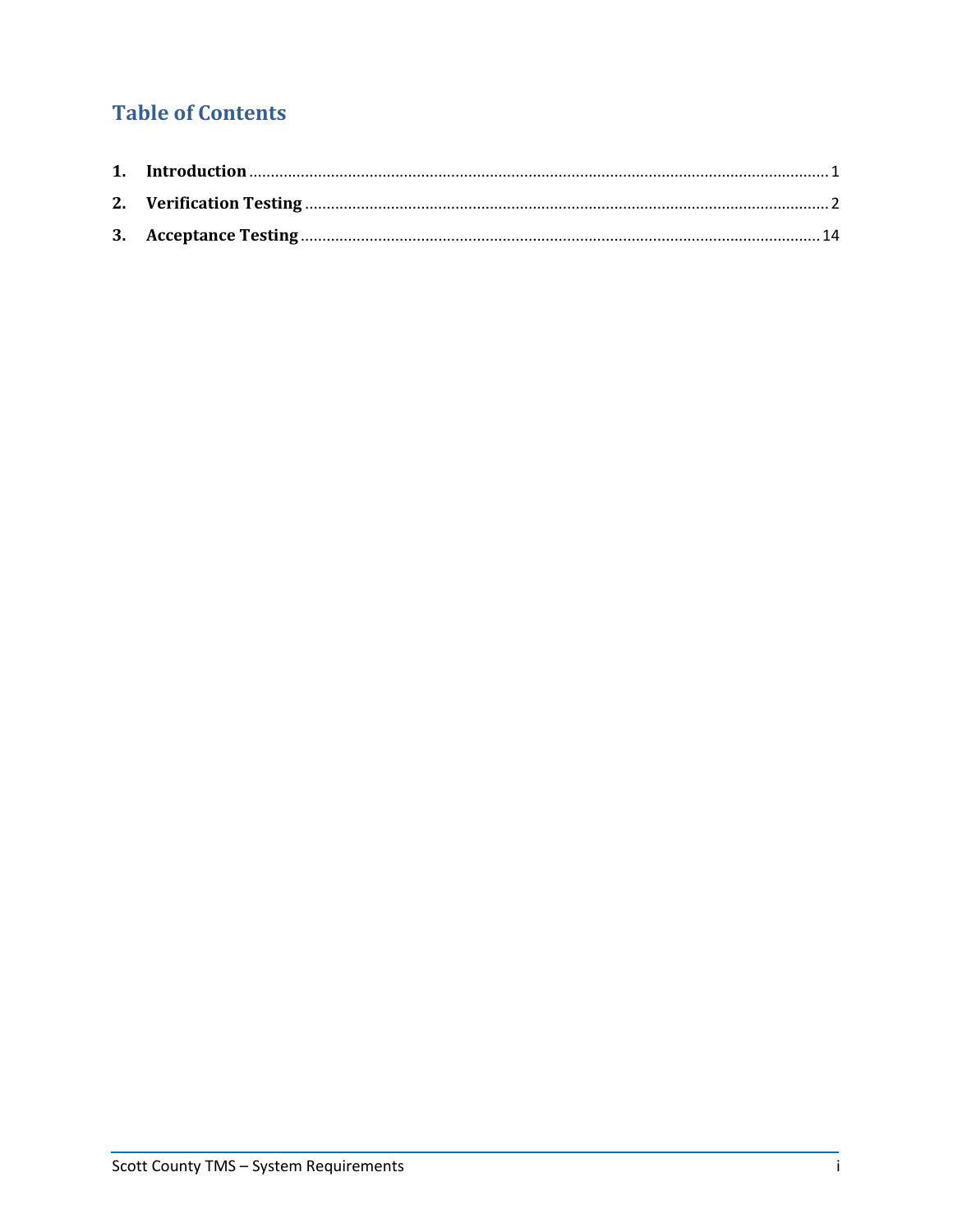## <span id="page-2-0"></span>**1. Introduction**

Scott County is developing a Traffic Management System (TMS) to address transportation safety and mobility challenges associated with event oriented traffic around the interchange of County Road (CR) 83 and US Highway (Hwy) 169 within the City of Shakopee. The management of traffic in this area involves transportation agencies at the city, county and state levels, as well as local law enforcement and businesses that generate traffic for large events. The goal of this project is to actively manage traffic and provide real-time alternate route information to travelers in order to balance traffic in the project area during events, thus reducing safety and mobility issues.

A concept of operations has been prepared to identify challenges with the current situation and to develop corresponding needs. The needs were identified by Scott County key stakeholders and documents relevant to the project. System requirements have also been developed to further identify how the stakeholder needs have been correlated with requirements that describe what the TMS must do as the basis for further design, procurement, installation, testing and operation. **This document now presents a validation plan that will be used during the design and construction stages of this project to confirm that the system is procured, installed and operating as specified by the system requirements.**

Testing is necessary to ensure system requirements are met. For this project, testing will be done on two levels. First, verification testing will be conducted on system components as they are identified for procurement and incorporated into design. This will confirm that available products meet specified requirements and it will be performed primarily through document review before the system is procured. Once procured and system integration is complete, additional testing verifies that the components have been successfully integrated before they are installed. Acceptance testing is the second level of validation for this project and it will take place after the initial system components are installed. System acceptance will confirm that the products fulfill their intended use and it will be completed when the system is in its operational environment to allow for demonstrations as the primary form of testing. Once the initial installation is accepted, all remaining installation may proceed.

Scott County will oversee all verification and acceptance testing, some of which will be led by the Design Contractor and others by the Construction Contractor(s). Five test cases are suggested for this project:

## **Verification Testing**

- 1. Product Specification Review
- 2. Plan Set Review
- 3. Integration Demonstration

## **Acceptance Testing**

- 4. Functional Demonstration (1-Day)
- 5. Reliability Demonstration (30-Day)

For each test case, a recommended test environment is noted. Test procedures and validation instructions then describe which system components will be inspected or demonstrated to verify the corresponding system requirements. The test procedures also identify who will lead and recommend who should participate in each test case. Some system components will be validated at more than one point and are noted as such in the validation instructions. Test log details are also included to use during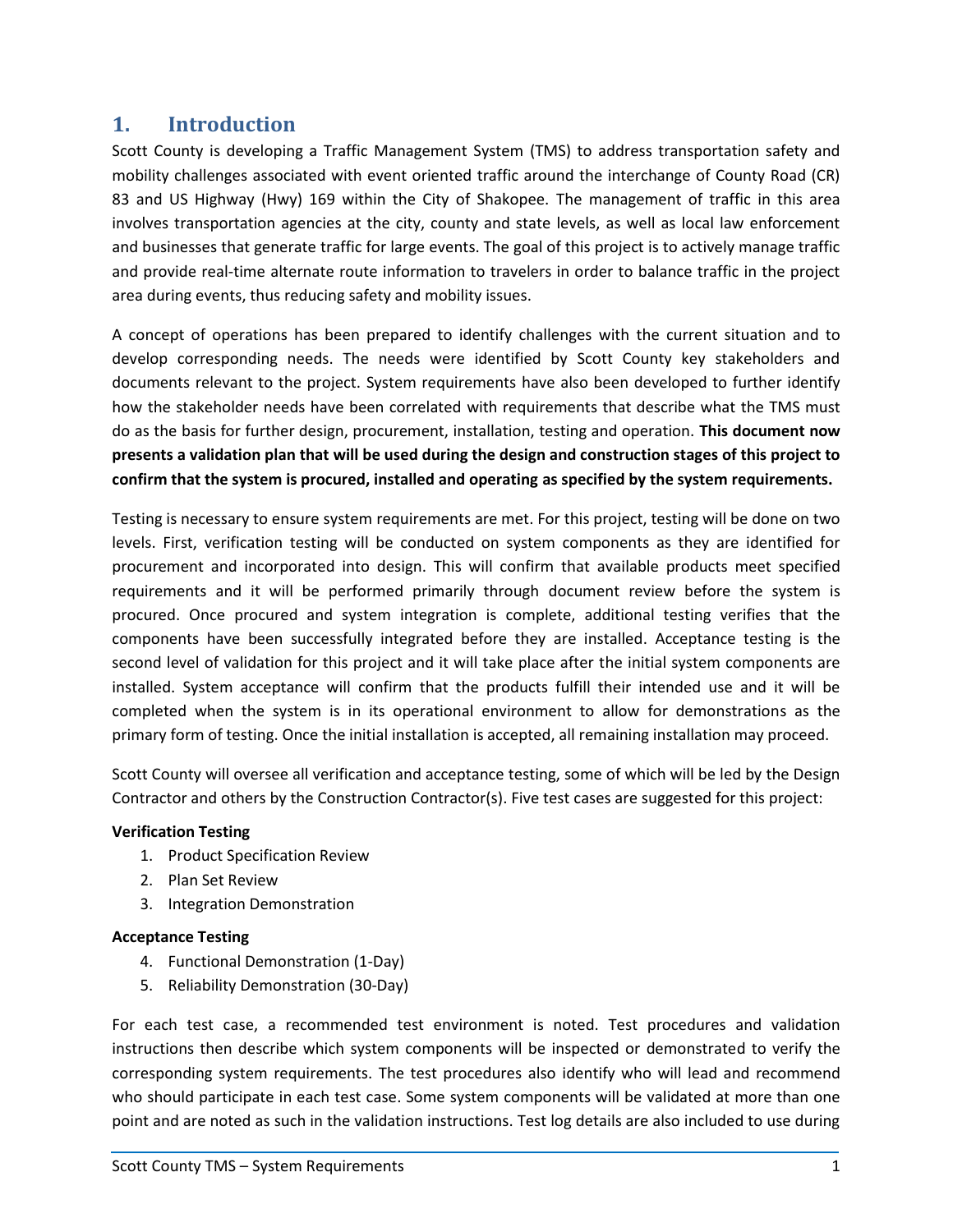testing as formal documentation of whether the system passed or failed to meet requirements. Comments about each validation step should be entered in the log with enough detail for the Contractor(s) to make product, design or installation modifications as needed.

# <span id="page-3-0"></span>**2. Verification Testing**

Components for the TMS will be procured according to the system requirements and final design specifications approved by Scott County. Verification testing will occur as the components are identified for procurement to ensure requirements are met. Any items failed during verification testing will be corrected and then presented again to Scott County for final approval. Once this stage of testing is completed and approved by Scott County, procurement may proceed. Each product should also be accompanied by manufacturer documentation of successful Factory Acceptance Testing prior to shipping. The following tables present three test cases, environment, procedures, verification instructions, relevant system requirements and logs that will be used for verification testing.

## **Test Case 1: Product Specification Review**

**Environment:** Office or Factory / Warehouse

**Procedure:** As system components are identified and assessed prior to procurement, the Design Contractor and Scott County will review product specifications for requirements verification and approval. Once approved, procurement may proceed. *Most steps described in the validation instructions below will be repeated during Test Case 4. The test log has been separated to reflect multiple instances of testing.*

**Participants:** This test case will be led by the Design Contractor, with participation from Scott County.

|                                                                               |                              |               | <b>Test Log</b>            |
|-------------------------------------------------------------------------------|------------------------------|---------------|----------------------------|
| <b>Validation Instructions</b>                                                | <b>System</b><br>Requirement | Pass/<br>Fail | <b>Comments</b>            |
| 1a. Confirm that control software is                                          | 1.1                          |               | <b>Test Case 1 Results</b> |
| accessible via a standard Internet<br><b>browser.</b> In Test Case 4, browser |                              |               |                            |
| should be opened and software                                                 |                              |               | <b>Test Case 4 Results</b> |
| accessed via designated URL.                                                  |                              |               |                            |
| 1b. Confirm that control software is a                                        | 1.2                          |               | <b>Test Case 1 Results</b> |
| multi-user software. In Test Case 4,<br>five or more users should access the  |                              |               |                            |
| software simultaneously.                                                      |                              |               | <b>Test Case 4 Results</b> |
|                                                                               |                              |               |                            |
| 1c. Confirm that control software and                                         | 1.3                          |               | <b>Test Case 1 Results</b> |
| databases are accessible to users<br>24/7/365. In Test Case 4, users          |                              |               |                            |
| should access software during a                                               |                              |               | <b>Test Case 4 Results</b> |
| variety of times/days of the week.                                            |                              |               |                            |
| 1d. Confirm that control software is                                          | 1.4                          |               | <b>Test Case 1 Results</b> |
| compatible with Red Hat Enterprise<br>Linux.                                  |                              |               |                            |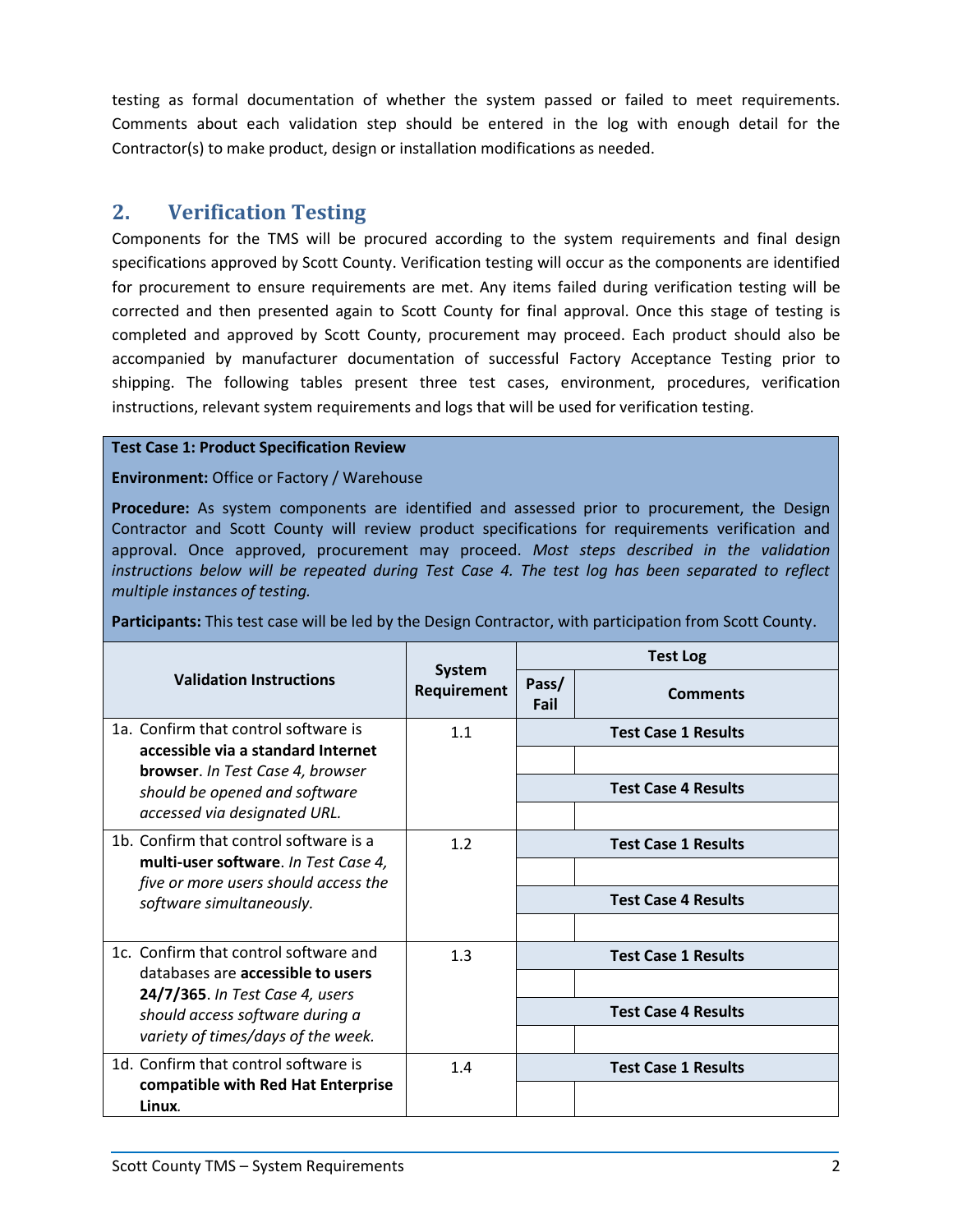| 1e. Confirm that control software is                                      | 1.5            | <b>Test Case 1 Results</b> |
|---------------------------------------------------------------------------|----------------|----------------------------|
| compatible with PostgreSQL                                                |                |                            |
| database management.                                                      |                |                            |
| 1f. Confirm that control software is                                      | 1.6, 1.7       | <b>Test Case 1 Results</b> |
| accessible to users with authorized                                       |                |                            |
| LAN access via desktop and<br>portable computers. In Test Case 4,         |                |                            |
| users should access software from                                         |                | <b>Test Case 4 Results</b> |
| both desktop and portable                                                 |                |                            |
| computers.                                                                |                |                            |
| 1g. Confirm that control software is                                      | 1.8            | <b>Test Case 1 Results</b> |
| accessible to authorized users via                                        |                |                            |
| virtual private network (VPN)                                             |                |                            |
| access. In Test Case 4, users should                                      |                | <b>Test Case 4 Results</b> |
| access software from outside the                                          |                |                            |
| Scott County firewall.                                                    |                |                            |
| 1h. Confirm that control software allows                                  | 1.9            | <b>Test Case 1 Results</b> |
| authorized users to perform                                               |                |                            |
| concurrent operation. In Test Case                                        |                | <b>Test Case 4 Results</b> |
| 4, two or more users should perform                                       |                |                            |
| operations concurrently.                                                  |                |                            |
| 1i. Confirm that control software uses                                    | 1.11, 2.7, 4.9 | <b>Test Case 1 Results</b> |
| fiber to communicate with field                                           |                |                            |
| devices. In Test Case 4, control                                          |                | <b>Test Case 4 Results</b> |
| software should be connected to<br>cameras and DMS via fiber.             |                |                            |
|                                                                           |                |                            |
| 1j. Confirm that control software uses<br>cell modems to communicate with | 1.11           | <b>Test Case 1 Results</b> |
| field devices. No devices are                                             |                |                            |
| currently planned for deployment                                          |                |                            |
| with cell modem so this requirement                                       |                |                            |
| will only be verified in Test Case 1.                                     |                |                            |
| 1k. Confirm that control software,                                        | 1.12, 2.8,     | Test Case 1 Results        |
| cameras and DMS use NTCIP center                                          | 4.10           |                            |
| to field communication protocols to                                       |                |                            |
| communicate with field devices.                                           |                |                            |
| 11. Confirm that control software can                                     | 1.13           | <b>Test Case 1 Results</b> |
| simultaneously monitor a minimum                                          |                |                            |
| of 75 field devices. Reference                                            |                |                            |
| product specifications to verify this.                                    |                |                            |
| 1m. Confirm that control software allows                                  | 1.14           | <b>Test Case 1 Results</b> |
| the addition of field devices to                                          |                |                            |
| accommodate future deployments.                                           |                | <b>Test Case 4 Results</b> |
| In Test Case 4, step through process<br>to adding a field device.         |                |                            |
|                                                                           |                |                            |
| 1n. Confirm that control software<br>controls user access with individual | 1.15           | <b>Test Case 1 Results</b> |
|                                                                           |                |                            |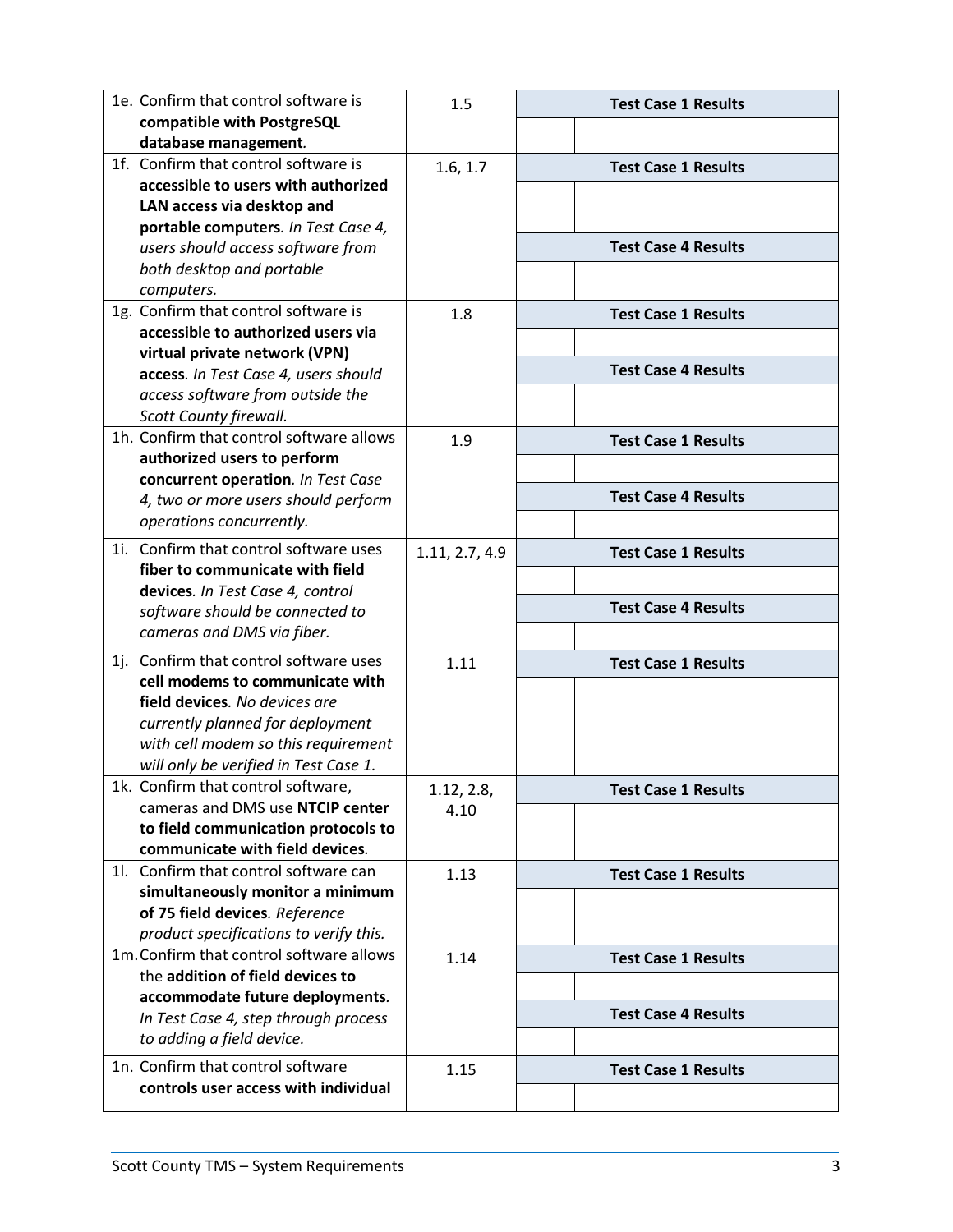| user identities and passwords. In        |             | <b>Test Case 4 Results</b> |
|------------------------------------------|-------------|----------------------------|
| Test Case 4, a minimum of three user     |             |                            |
| identities and passwords should be       |             |                            |
| established across the three             |             |                            |
| specified levels of user access.         |             |                            |
| 10. Confirm that control software        | 1.16        | <b>Test Case 1 Results</b> |
| maintains a record of access             |             |                            |
| according to user identities for a       |             |                            |
| minimum of 365 days.                     |             |                            |
| 1p. Confirm that control software allows | 1.17, 1.18, | <b>Test Case 1 Results</b> |
| for three levels of operating            | 1.19, 1.20  |                            |
| privileges to be established. In Test    |             |                            |
| Case 4, a minimum of three user          |             |                            |
| identities and passwords should be       |             | <b>Test Case 4 Results</b> |
| established across the three             |             |                            |
| specified levels of user access.         |             |                            |
| 1q. Confirm that control software        | 1.21        | <b>Test Case 1 Results</b> |
| displays field device locations in a     |             |                            |
| tabular format.                          |             | <b>Test Case 4 Results</b> |
|                                          |             |                            |
|                                          |             |                            |
| 1r. Confirm that control software        | 1.22        | <b>Test Case 1 Results</b> |
| displays field device operational        |             |                            |
| status in table.                         |             |                            |
|                                          |             | <b>Test Case 4 Results</b> |
|                                          |             |                            |
| 1s. Confirm that control software        | 1.23        | <b>Test Case 1 Results</b> |
| displays field device locations on a     |             |                            |
| map.                                     |             | <b>Test Case 4 Results</b> |
|                                          |             |                            |
|                                          |             |                            |
| 1t. Confirm that control software        | 1.24        | <b>Test Case 1 Results</b> |
| displays field device operational        |             |                            |
| status on a map.                         |             | <b>Test Case 4 Results</b> |
|                                          |             |                            |
|                                          |             |                            |
| 1u. Confirm that cameras and related     | 2.3         | <b>Test Case 1 Results</b> |
| cabling are rated for outdoor use.       |             |                            |
| 1v. Confirm that cameras provide at      | 2.4         | <b>Test Case 1 Results</b> |
| least three individually configurable    |             |                            |
| full resolution video streams at 30      |             |                            |
| frames per second (NTSC) in all          |             |                            |
| resolutions up to 704 x 480 pixels or    |             | <b>Test Case 4 Results</b> |
| 25 frames per second (PAL) in all        |             |                            |
| resolutions up to 704 x 576 pixels.      |             |                            |
| 1w. Confirm that cameras allow users to  | 2.5         | <b>Test Case 1 Results</b> |
| pan, tilt and zoom remotely. Test        |             |                            |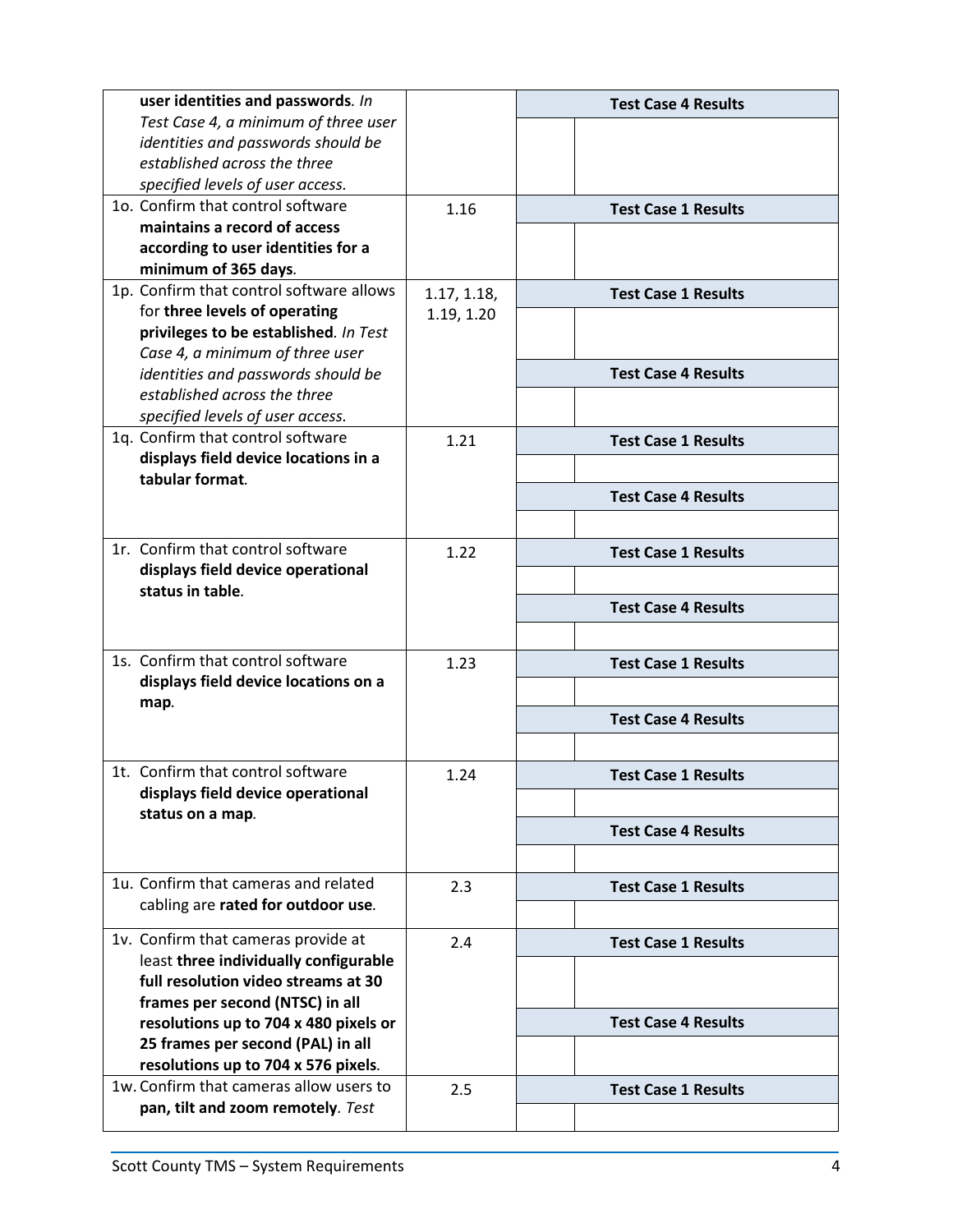| Case 4 will verify the integration with                                    |      | <b>Test Case 4 Results</b> |
|----------------------------------------------------------------------------|------|----------------------------|
| control software to allow users to<br>control pan, tilt and zoom remotely. |      |                            |
| 1x. Confirm that cameras have day and                                      | 2.6  | <b>Test Case 1 Results</b> |
| night functionality to manage image                                        |      |                            |
| quality. In Test Case 4, check camera                                      |      |                            |
| image quality during nighttime                                             |      | <b>Test Case 4 Results</b> |
| conditions.                                                                |      |                            |
| 1y. Confirm that cameras use fiber to                                      | 2.7  | <b>Test Case 1 Results</b> |
| communicate with control                                                   |      |                            |
| software. In Test Case 4, cameras                                          |      | <b>Test Case 4 Results</b> |
| should be connected to control                                             |      |                            |
| software via fiber.                                                        |      |                            |
| 1z. Confirm that cameras use cell                                          | 2.7  | <b>Test Case 1 Results</b> |
| modems to communicate with<br>control software.                            |      |                            |
| Confirm that cameras allow<br>$1$ aa.                                      | 2.9  | <b>Test Case 1 Results</b> |
| video to be transmitted over IP                                            |      |                            |
| networks.                                                                  |      |                            |
| 1bb.<br>Confirm that cameras utilize                                       | 2.10 | <b>Test Case 1 Results</b> |
| MJPEG, MPEG4 or h.264 formats for                                          |      |                            |
| video compression.<br>1cc.Confirm that cameras utilize a non-              |      |                            |
| proprietary, common format (e.g.                                           | 2.13 | <b>Test Case 1 Results</b> |
| MPEG 4) for video storage.                                                 |      |                            |
|                                                                            |      | <b>Test Case 4 Results</b> |
|                                                                            |      |                            |
| Confirm that control software<br>1dd.                                      | 2.14 | <b>Test Case 1 Results</b> |
| automatically captures and                                                 |      |                            |
| temporarily stores for a minimum                                           |      |                            |
| of 72 hours a digital video recording<br>of Scott County-operated CCTV     |      |                            |
| imagery without operator                                                   |      |                            |
| intervention.                                                              |      |                            |
| Confirm that control software<br>1ee.                                      | 2.15 | <b>Test Case 1 Results</b> |
| automatically overwrites digital                                           |      |                            |
| video recording of CCTV imagery                                            |      |                            |
| without operator intervention after                                        |      |                            |
| 72 hours.<br>1ff. Confirm that control software                            |      |                            |
| automatically overwrites digital                                           | 2.15 | <b>Test Case 1 Results</b> |
| video recording of CCTV imagery                                            |      |                            |
| without operator intervention after                                        |      |                            |
| 72 hours.                                                                  |      |                            |
| Confirm that detection can<br>1gg.                                         | 3.3  | <b>Test Case 1 Results</b> |
| detect traffic in a minimum of six                                         |      |                            |
| (6) lanes. In Test Case 4, verify that                                     |      | <b>Test Case 4 Results</b> |
|                                                                            |      |                            |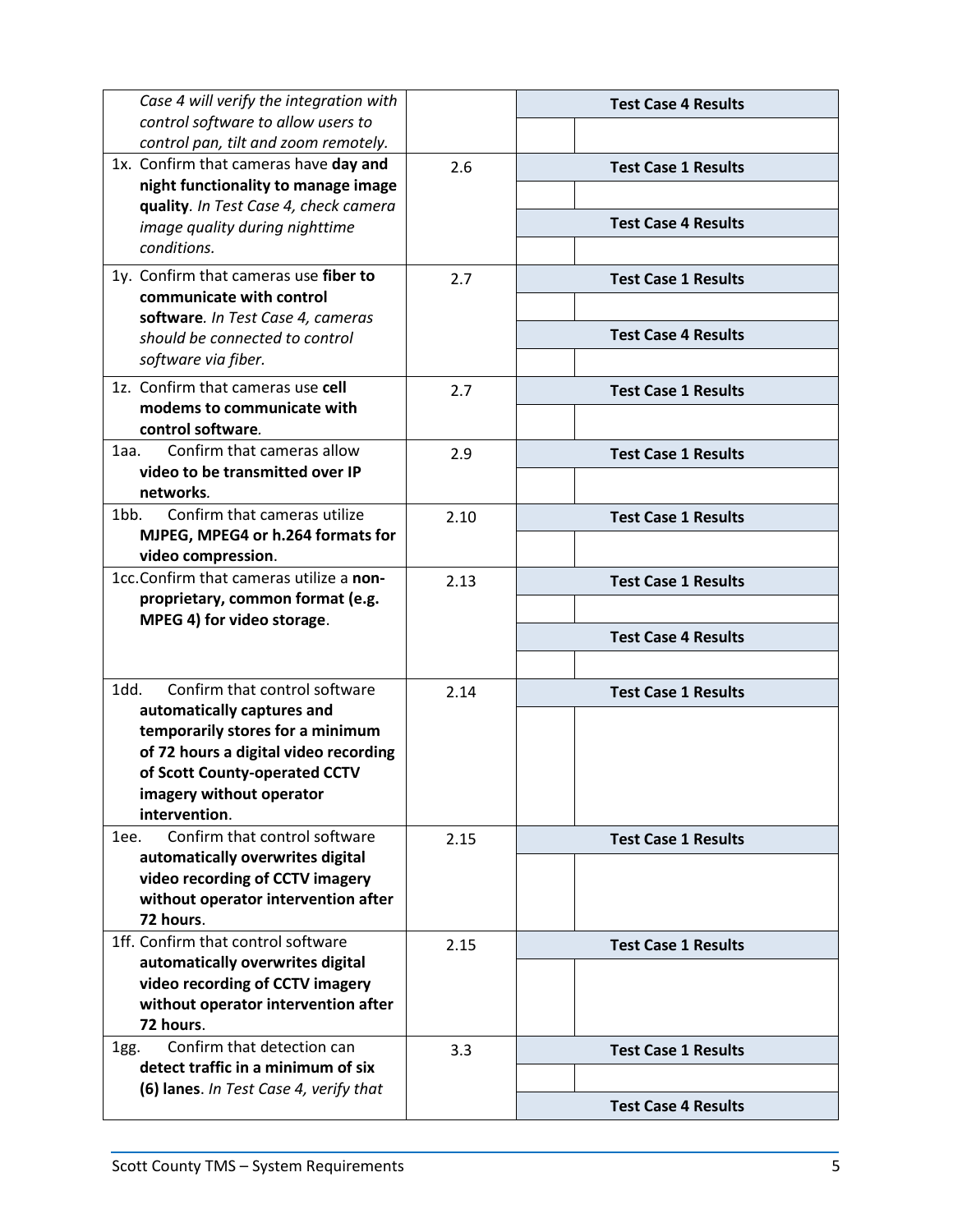| traffic in six lanes is being detected.                                   |     |                            |
|---------------------------------------------------------------------------|-----|----------------------------|
| $1hh$ .<br>Confirm that detection can                                     | 3.4 | <b>Test Case 1 Results</b> |
| detect traffic with 90% or higher                                         |     |                            |
| accuracy. In Test Case 4, verify that                                     |     |                            |
| traffic is accurately detected when                                       |     | <b>Test Case 4 Results</b> |
| compared against another method                                           |     |                            |
| of detection (e.g. traffic tubes).                                        |     |                            |
| 1ii. Confirm that detection uses fiber to                                 | 3.5 | <b>Test Case 1 Results</b> |
| communicate with signal control                                           |     |                            |
| software. In Test Case 4, detection                                       |     | <b>Test Case 4 Results</b> |
| should be accessed via signal control<br>software.                        |     |                            |
|                                                                           |     |                            |
| 1jj. Confirm that detection uses cell                                     | 3.5 | <b>Test Case 1 Results</b> |
| modems to communicate with                                                |     |                            |
| signal control software.                                                  |     |                            |
| 1kk.<br>Confirm that detection allows                                     | 3.8 | <b>Test Case 1 Results</b> |
| users the option to manage                                                |     |                            |
| detection settings remotely. This<br>feature will not be used until Scott |     |                            |
| County deploys a centralized traffic                                      |     |                            |
| signal control software.                                                  |     |                            |
| 1ll. Confirm that signal control software                                 | 3.9 | <b>Test Case 1 Results</b> |
| automatically captures and stores                                         |     |                            |
| <b>Scott County-operated detection</b>                                    |     |                            |
| data for a minimum of 365 days                                            |     |                            |
| without operator intervention.                                            |     |                            |
| Confirm that DMS comply with<br>1mm.                                      | 4.3 | <b>Test Case 1 Results</b> |
| Minnesota Manual on Uniform                                               |     |                            |
| Traffic Control Devices, Part 2. Signs,                                   |     |                            |
| Chapter 2L. Changeable Message                                            |     | <b>Test Case 4 Results</b> |
| Signs, Section 2L.3. Legibility and                                       |     |                            |
| <b>Visibility of Changeable Message</b>                                   |     |                            |
| Signs.                                                                    |     |                            |
| Confirm that DMS comply with<br>1nn.                                      | 4.4 | <b>Test Case 1 Results</b> |
| Minnesota Manual on Uniform                                               |     |                            |
| Traffic Control Devices, Part 2. Signs,                                   |     | <b>Test Case 4 Results</b> |
| Chapter 2L. Changeable Message                                            |     |                            |
| Signs, Section 2L. 4. Design<br><b>Characteristics of Changeable</b>      |     |                            |
| <b>Message Signs.</b>                                                     |     |                            |
| Confirm that DMS utilize a full<br>100.                                   |     |                            |
| matrix display area.                                                      | 4.5 | <b>Test Case 1 Results</b> |
|                                                                           |     |                            |
| Confirm that DMS display full<br>1pp.                                     | 4.6 | <b>Test Case 1 Results</b> |
| color.                                                                    |     |                            |
| Confirm that DMS have a pixel<br>1qq.                                     |     |                            |
| pitch of 16 mm.                                                           | 4.7 | <b>Test Case 1 Results</b> |
|                                                                           |     |                            |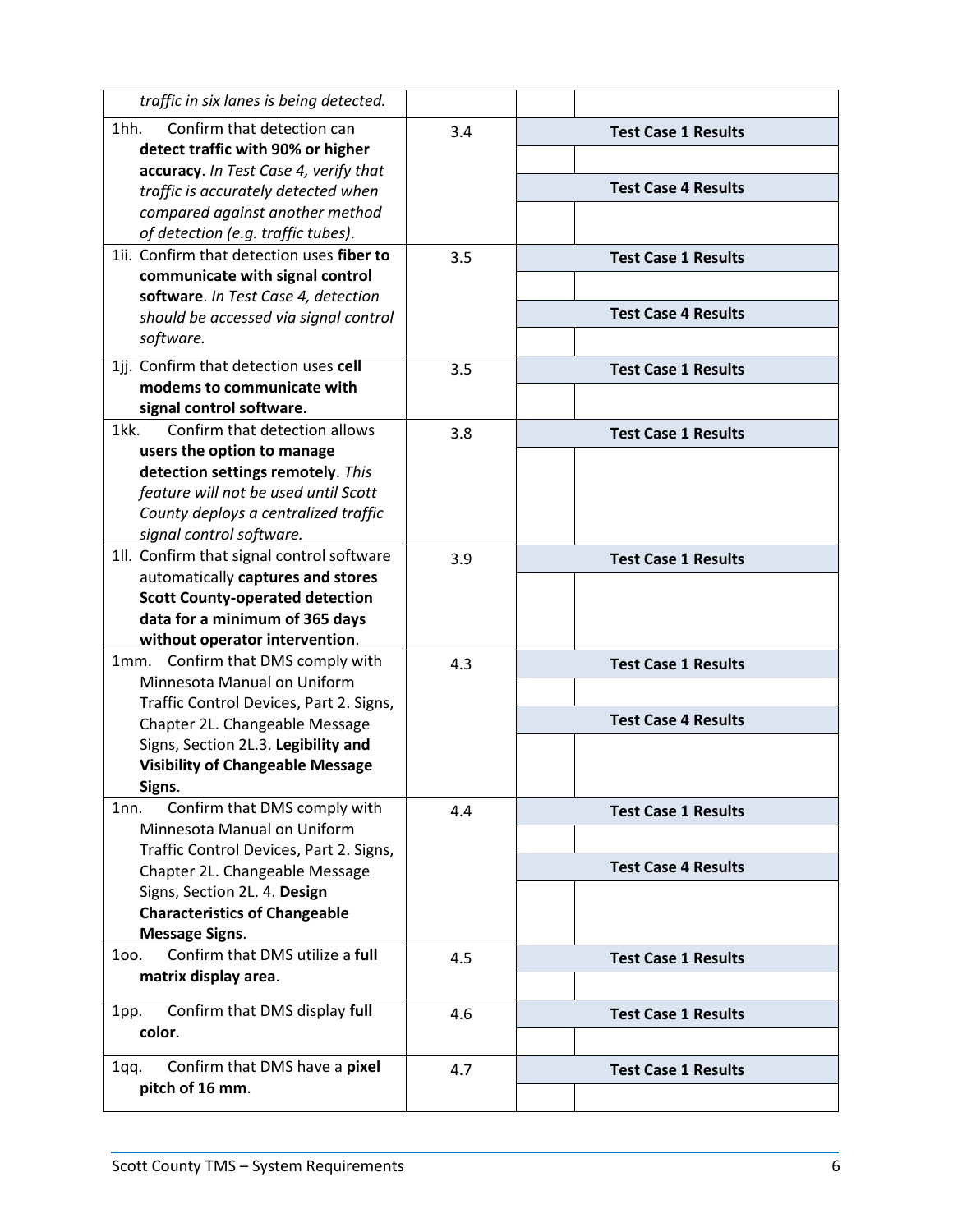| 1rr. Confirm that DMS use fiber to                                    | 4.9        | <b>Test Case 1 Results</b> |
|-----------------------------------------------------------------------|------------|----------------------------|
| communicate with control                                              |            |                            |
| software. In Test Case 4, DMS should                                  |            | <b>Test Case 4 Results</b> |
| be connected to control software via<br>fiber.                        |            |                            |
|                                                                       |            |                            |
| 1ss. Confirm that DMS use cell modems<br>to communicate with control  | 4.9        | <b>Test Case 1 Results</b> |
| software.                                                             |            |                            |
| 1tt. Confirm that DMS allow users to                                  | 4.13, 4.15 | <b>Test Case 1 Results</b> |
| post and remove DMS messages                                          |            |                            |
| remotely.                                                             |            |                            |
|                                                                       |            | <b>Test Case 4 Results</b> |
|                                                                       |            |                            |
| Confirm that DMS allow users to<br>1uu.                               | 4.14       | <b>Test Case 1 Results</b> |
| preview messages before posting                                       |            |                            |
| them to the sign.                                                     |            | <b>Test Case 4 Results</b> |
|                                                                       |            |                            |
| Confirm that DMS allow users to<br>1vw.                               | 4.16       | <b>Test Case 1 Results</b> |
| post pre-defined messages. In Test                                    |            |                            |
| Case 4, "TEST MESSAGE" should be                                      |            |                            |
| added as a pre-defined message to                                     |            | <b>Test Case 4 Results</b> |
| verify this function.                                                 |            |                            |
| Confirm that DMS allow users to<br>1ww.                               | 4.17       | <b>Test Case 1 Results</b> |
| post free-text messages. In Test                                      |            |                            |
| Case 4, "TEST MESSAGE" should be<br>entered as a free-text message to |            | <b>Test Case 4 Results</b> |
| verify this function.                                                 |            |                            |
| 1xx.Confirm that control software                                     | 4.18       | <b>Test Case 1 Results</b> |
| automatically captures and stores                                     |            |                            |
| <b>Scott County-operated DMS</b>                                      |            |                            |
| messages posted for a minimum of                                      |            |                            |
| 365 days without operator                                             |            |                            |
| intervention.<br>Confirm that control software                        |            |                            |
| 1yy.<br>automatically pushes email alerts to                          | 6.1, 6.2   | <b>Test Case 1 Results</b> |
| user-defined distribution lists as                                    |            |                            |
| operational plans are activated and                                   |            | <b>Test Case 4 Results</b> |
| deactivated.                                                          |            |                            |
| 1zz. Confirm that control software allows                             | 6.3        | <b>Test Case 1 Results</b> |
| automatic push email alert feature                                    |            |                            |
| to be turned on or off.                                               |            | <b>Test Case 4 Results</b> |
|                                                                       |            |                            |
| Confirm that control software<br>1aaa.                                | 6.4        | <b>Test Case 1 Results</b> |
| allows manually pushed email alerts                                   |            |                            |
|                                                                       |            |                            |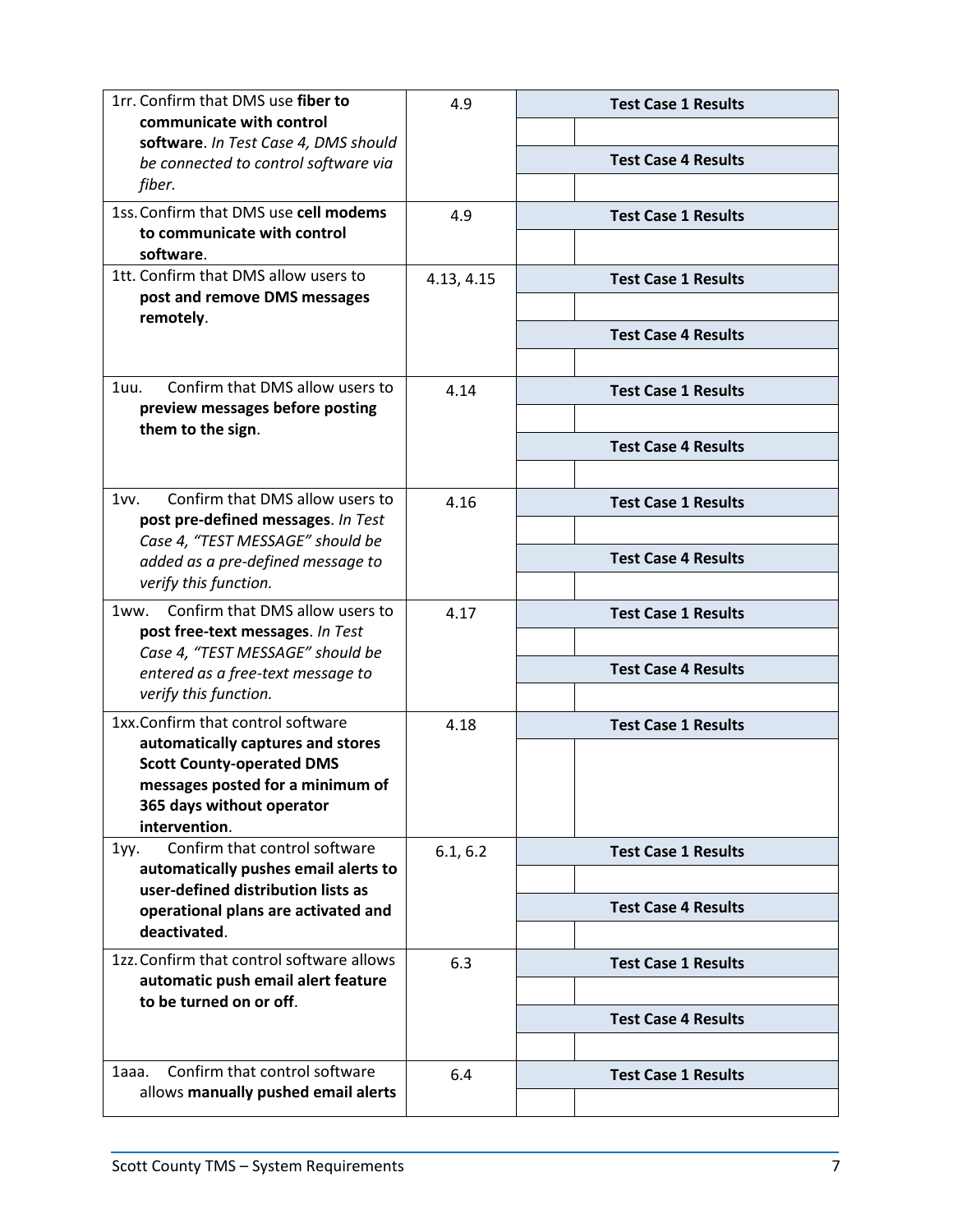| to user-defined distribution lists as                                |     | <b>Test Case 4 Results</b> |                            |
|----------------------------------------------------------------------|-----|----------------------------|----------------------------|
| needed.                                                              |     |                            |                            |
| 1bbb. Confirm that control software                                  | 6.5 | <b>Test Case 1 Results</b> |                            |
| allows creation of user-defined<br>distribution lists for push email |     |                            |                            |
| alerts.                                                              |     |                            | <b>Test Case 4 Results</b> |
|                                                                      |     |                            |                            |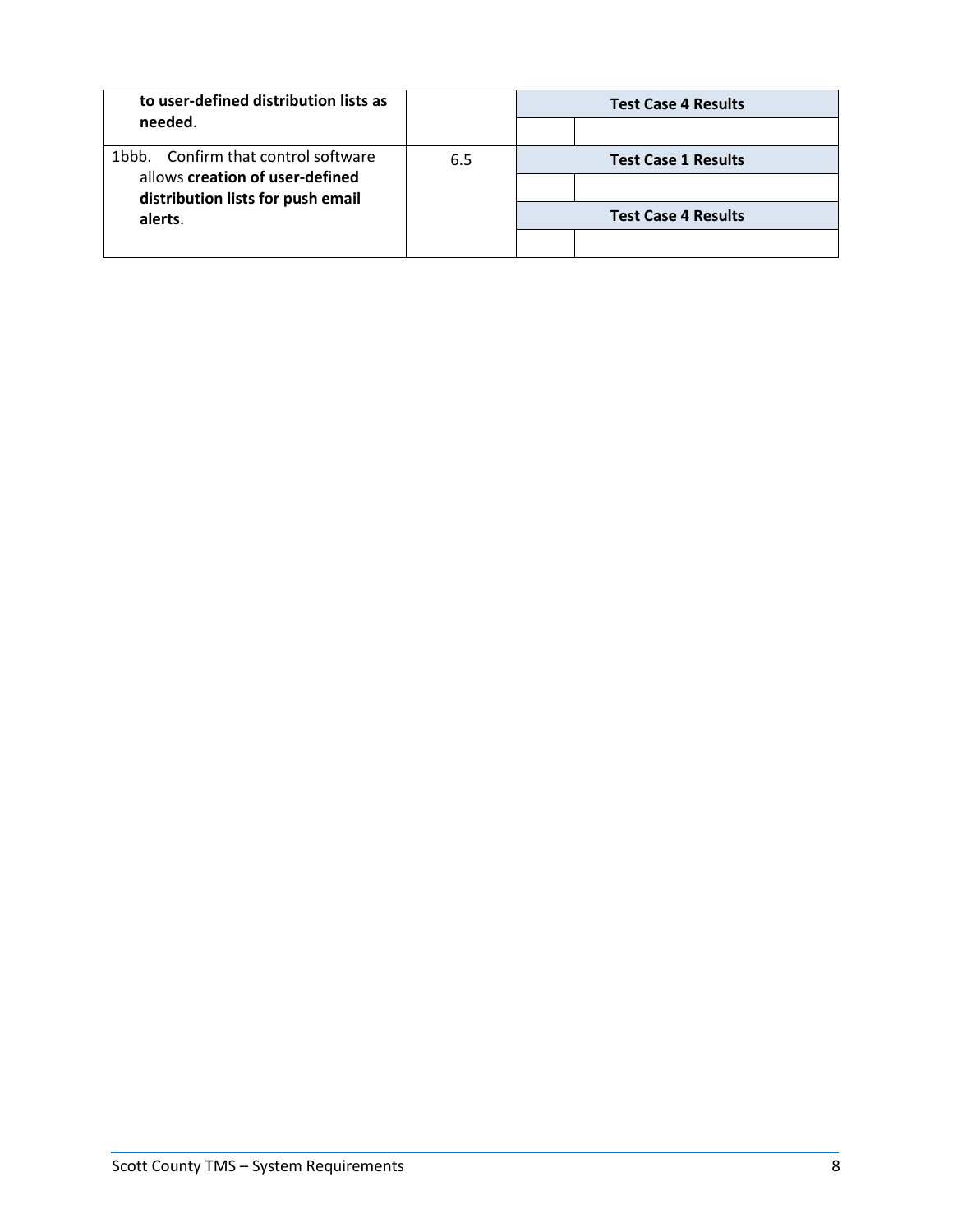#### **Test Case 2: Plan Set Review**

**Environment:** Scott County (or City of Shakopee) Meeting Room

**Procedure:** After detailed design is complete, Scott County will review with the Design Contractor a completed plan set for the system installation to validate requirements and approve. Once approved, procurement may proceed. Review and approval of plan sets will occur in preparation for a bid letting that will procure equipment for the integration demonstration. This test case emphasizes the need for all plans to be reviewed and approved prior to field installation of equipment*. All of the validation steps in this test case will be repeated in Test Case 4. The test log has been separated to reflect both instances of testing.*

**Participants:** This test case will be led by the Design Contractor and should include, at a minimum, Scott County, City of Shakopee Public Works, Minnesota Department of Transportation (MnDOT), and Shakopee Mdewakanton Sioux Community (SMSC). Additional participants may include Shakopee Police Department, Canterbury Park, Mystic Lake Casino and Valleyfair.

|                                                                                                               | <b>System</b><br>Requirement | <b>Test Log</b> |                            |  |
|---------------------------------------------------------------------------------------------------------------|------------------------------|-----------------|----------------------------|--|
| <b>Validation Instructions</b>                                                                                |                              | Pass/<br>Fail   | <b>Comments</b>            |  |
| 2a. Confirm that cameras operate on<br>power over Ethernet or 120/240<br>Volts AC with a power drop from      | 2.11                         |                 | <b>Test Case 2 Results</b> |  |
| the local utility company. In Test<br>Case 2, power from local utility                                        |                              |                 | <b>Test Case 4 Results</b> |  |
| should be verified on plan set.                                                                               |                              |                 |                            |  |
| 2b. Confirm that cameras are protected<br>from degradation of power with                                      | 2.12                         |                 | <b>Test Case 2 Results</b> |  |
| voltage surge suppression.                                                                                    |                              |                 | <b>Test Case 4 Results</b> |  |
| 2c. Confirm that detection operates on<br>120/240 Volts AC with a power                                       | 3.6                          |                 | <b>Test Case 2 Results</b> |  |
| drop from the local utility company<br>or on power provided by the signal<br>control cabinet. In Test Case 2, |                              |                 | <b>Test Case 4 Results</b> |  |
| power from local utility should be<br>verified on plan set.                                                   |                              |                 |                            |  |
| 2d. Confirm that detection is protected<br>from degradation of power with                                     | 3.7                          |                 | <b>Test Case 2 Results</b> |  |
| voltage surge suppression.                                                                                    |                              |                 | <b>Test Case 4 Results</b> |  |
| 2e. Confirm that DMS are roadside or<br>overhead mounted to                                                   | 4.8                          |                 | <b>Test Case 2 Results</b> |  |
| accommodate installation site<br>characteristics.                                                             |                              |                 | <b>Test Case 4 Results</b> |  |
|                                                                                                               |                              |                 |                            |  |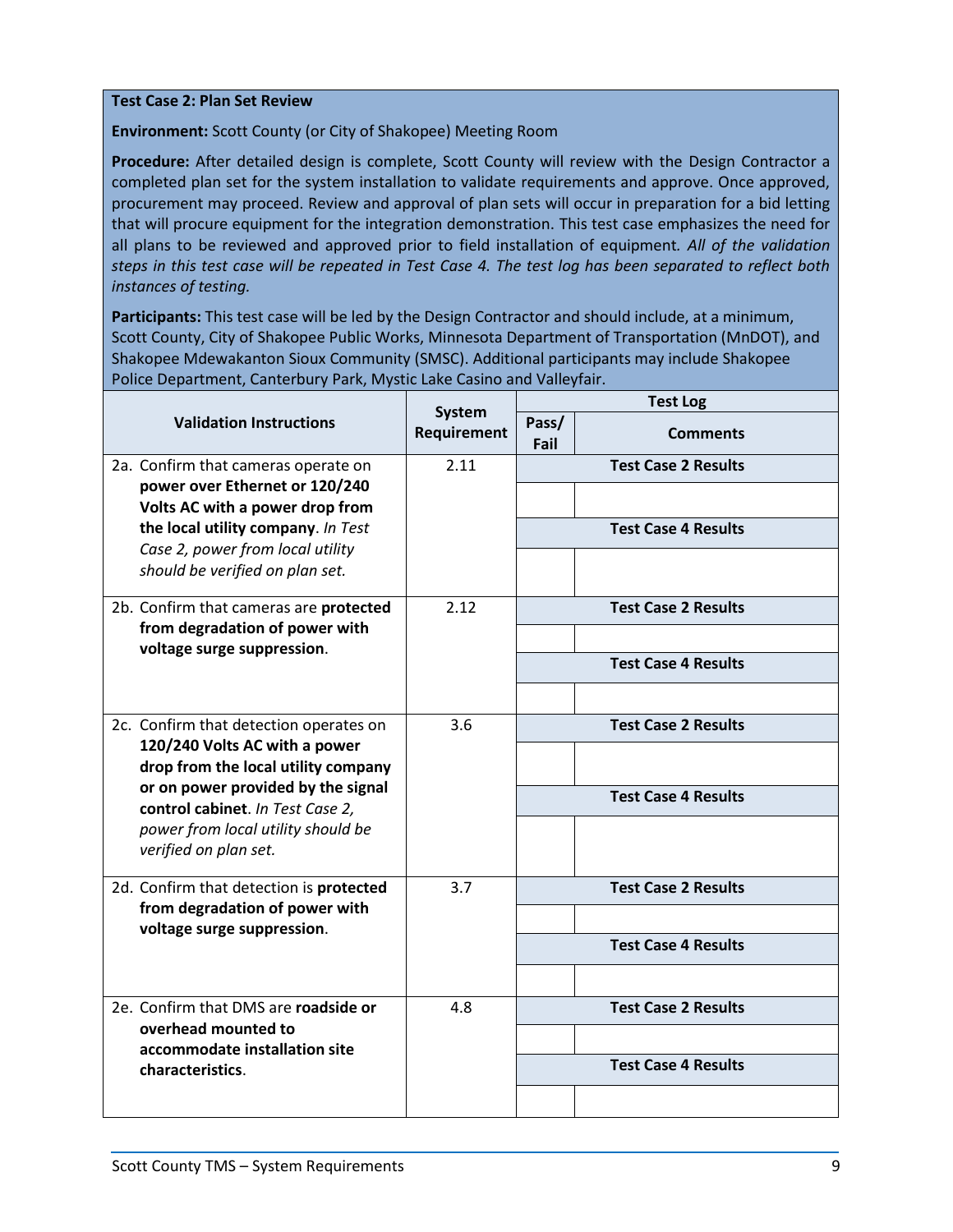| 2f. Confirm that DMS operate on                                        | 4.11 | <b>Test Case 2 Results</b> |  |  |
|------------------------------------------------------------------------|------|----------------------------|--|--|
| 120/240 Volts AC with a power<br>drop from the local utility company.  |      |                            |  |  |
| In Test Case 2, power from local                                       |      | <b>Test Case 4 Results</b> |  |  |
| utility should be verified on plan set.                                |      |                            |  |  |
| 2g. Confirm that DMS is protected from                                 | 4.12 | <b>Test Case 2 Results</b> |  |  |
| degradation of power with voltage<br>surge suppression.                |      |                            |  |  |
|                                                                        |      | <b>Test Case 4 Results</b> |  |  |
|                                                                        |      |                            |  |  |
| 2h. Confirm that static signs guide                                    | 5.1  | <b>Test Case 2 Results</b> |  |  |
| travelers in support of messages<br>posted on DMS.                     |      |                            |  |  |
|                                                                        |      | <b>Test Case 4 Results</b> |  |  |
|                                                                        |      |                            |  |  |
| Confirm that static signs comply with<br>2i.                           | 5.2  | <b>Test Case 2 Results</b> |  |  |
| Minnesota Manual on Uniform<br>Traffic Control Devices, Part 2. Signs, |      |                            |  |  |
| Chapter 2M. Recreational and                                           |      | <b>Test Case 4 Results</b> |  |  |
| <b>Cultural Interest Area Signs.</b>                                   |      |                            |  |  |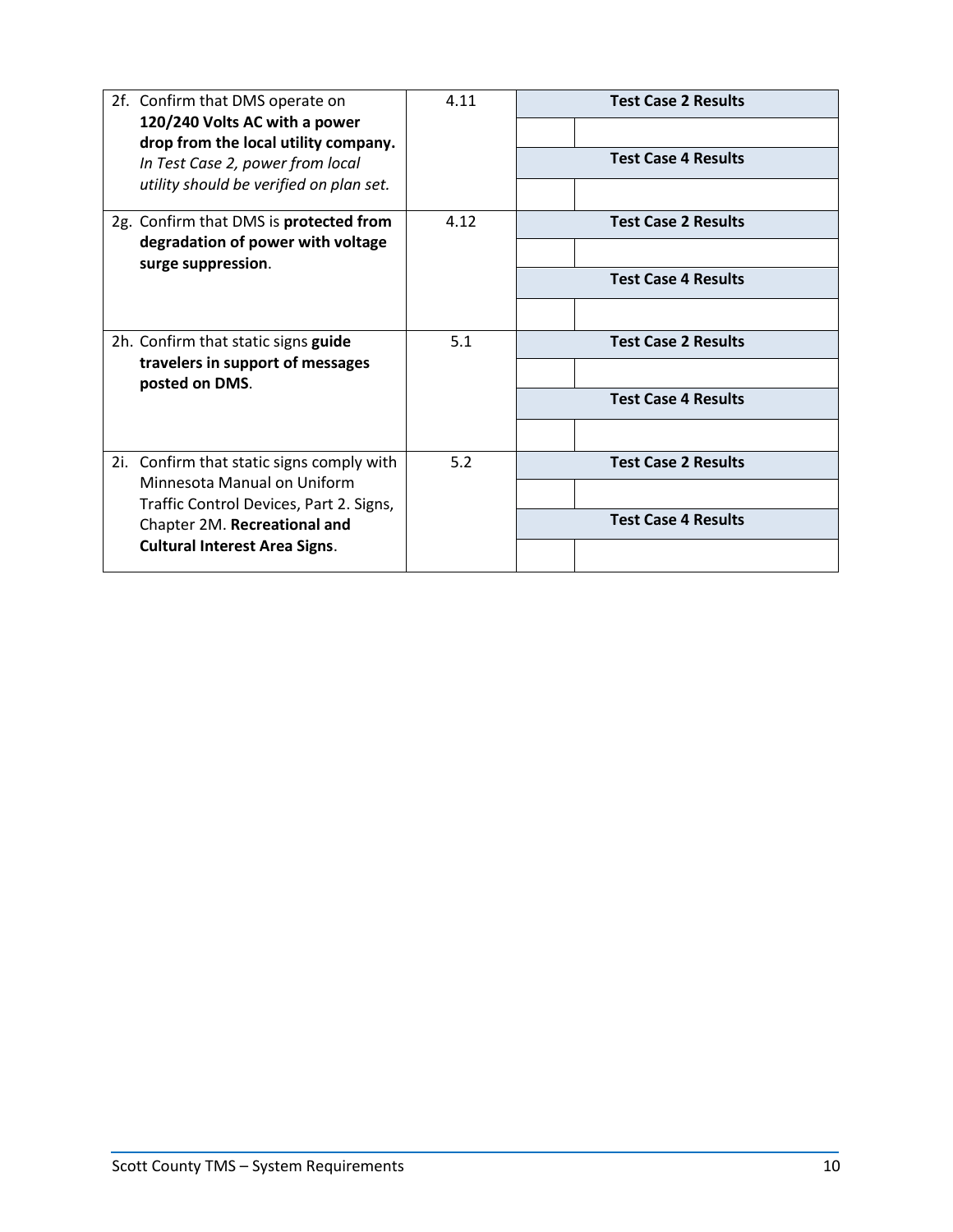#### **Test Case 3: Integration Demonstration**

**Environment:** Scott County (or City of Shakopee) Facility

Procedure: Once the system components have been procured and integrated, the Construction Contractor(s) will demonstrate the system integration for Scott County and Shakopee Police Department prior to initial installation. The demonstration will take place at a Scott County (or City of Shakopee) facility to simulate the installation environment. The Construction Contractor(s) will integrate at least one DMS, at least one CCTV and the corresponding control software. All system features (e.g. posting DMS messages, moving CCTV) should be activated and observed for requirements validation and approval during the demonstration. Once approved, the remaining integration may proceed. *All of the validation steps in this test case will be repeated in Test Case 4. The test log has been separated to reflect both instances of testing.*

**Participants:** This test case will be led by the Construction Contractor(s) and should include, at a minimum, Scott County, and Shakopee Police Department. Additional participants may include MnDOT, SMSC, Canterbury Park, Mystic Lake Casino and Valleyfair.

|                                                                            |                                     | <b>Test Log</b> |                            |
|----------------------------------------------------------------------------|-------------------------------------|-----------------|----------------------------|
| <b>Validation Instructions</b>                                             | <b>System</b><br><b>Requirement</b> | Pass/<br>Fail   | <b>Comments</b>            |
| 3a. Confirm that control software allows                                   | 1.10                                |                 | <b>Test Case 3 Results</b> |
| authorized user access to field<br>devices operated by Scott County.       |                                     |                 |                            |
| Access to DMS and cameras should                                           |                                     |                 | <b>Test Case 4 Results</b> |
| be demonstrated.                                                           |                                     |                 |                            |
| 3b. Confirm that control software                                          | 1.21                                |                 | <b>Test Case 3 Results</b> |
| displays field device locations in a<br>tabular format.                    |                                     |                 |                            |
|                                                                            |                                     |                 | <b>Test Case 4 Results</b> |
|                                                                            |                                     |                 |                            |
| 3c. Confirm that control software<br>displays field device operational     | 1.22                                |                 | <b>Test Case 3 Results</b> |
| status in table.                                                           |                                     |                 |                            |
|                                                                            |                                     |                 | <b>Test Case 4 Results</b> |
| 3d. Confirm that control software                                          | 1.23                                |                 | <b>Test Case 3 Results</b> |
| displays field device locations on a                                       |                                     |                 |                            |
| map.                                                                       |                                     |                 | <b>Test Case 4 Results</b> |
|                                                                            |                                     |                 |                            |
| 3e. Confirm that control software                                          | 1.24                                |                 | <b>Test Case 3 Results</b> |
| displays field device operational<br>status on a map.                      |                                     |                 |                            |
|                                                                            |                                     |                 | <b>Test Case 4 Results</b> |
|                                                                            |                                     |                 |                            |
| 3f. Confirm that control software allows<br>map pan and zoom capabilities. | 1.25                                |                 | <b>Test Case 3 Results</b> |
|                                                                            |                                     |                 |                            |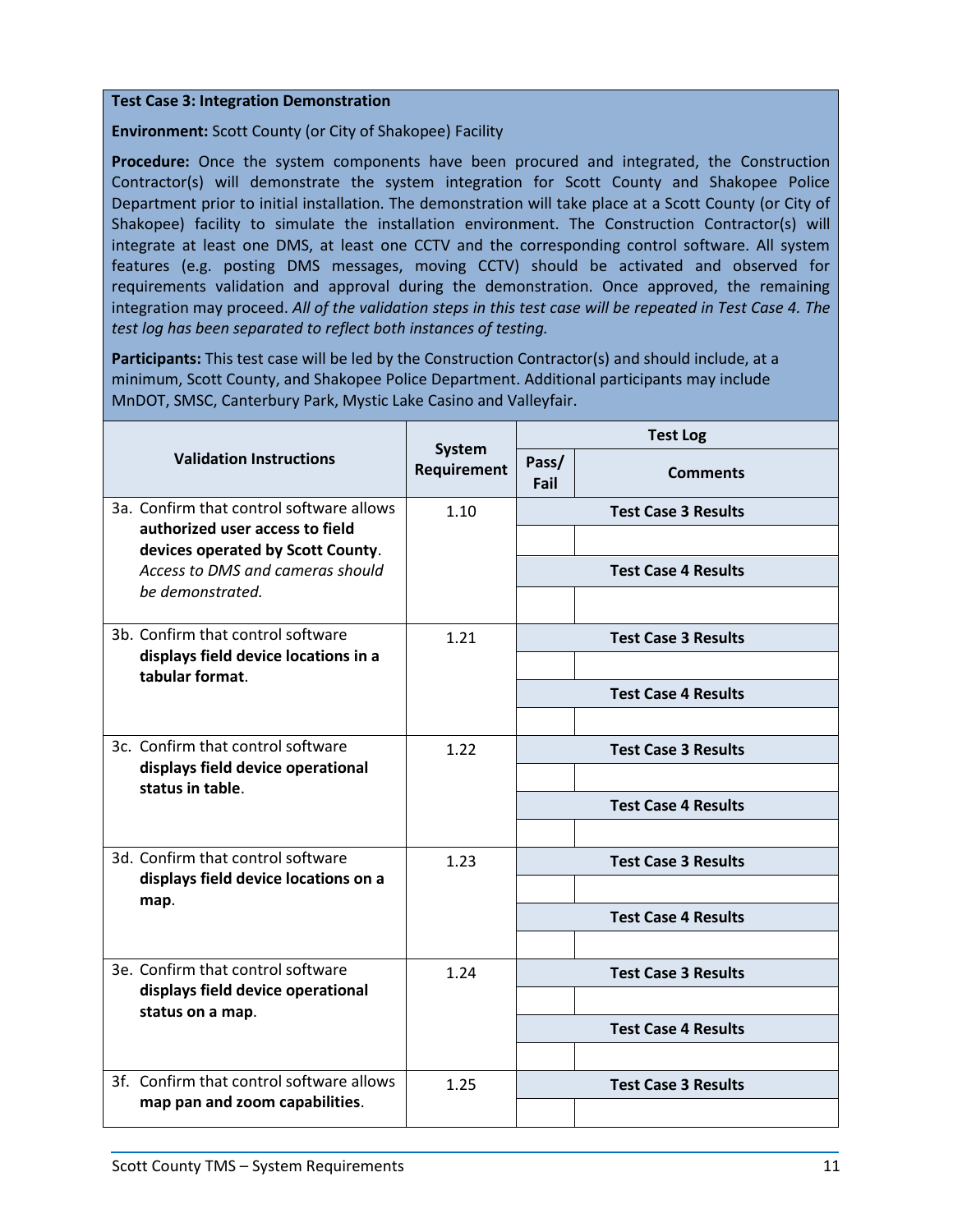|                                                                            |             | <b>Test Case 4 Results</b> |
|----------------------------------------------------------------------------|-------------|----------------------------|
|                                                                            |             |                            |
| 3g. Confirm that control software                                          | 1.26        | <b>Test Case 3 Results</b> |
| allows users to define view<br>preferences by geography and                |             |                            |
| zoom level.                                                                |             | <b>Test Case 4 Results</b> |
|                                                                            |             |                            |
| 3h. Confirm that control software                                          | 1.27        | <b>Test Case 3 Results</b> |
| identifies device locations on a map<br>with unique icons representing the |             |                            |
| type of device.                                                            |             | <b>Test Case 4 Results</b> |
|                                                                            |             |                            |
| Confirm that control software<br>3i.                                       | 1.28        | <b>Test Case 3 Results</b> |
| allows user to search and view by<br>device type (e.g. all DMS).           |             |                            |
|                                                                            |             | <b>Test Case 4 Results</b> |
|                                                                            |             |                            |
| Confirm that control software<br>3j.                                       | 1.29        | <b>Test Case 3 Results</b> |
| displays the following details when<br>a user clicks on a device:          |             |                            |
| Device identification number                                               |             |                            |
| Geographic location of device by                                           |             |                            |
| latitude and longitude<br>Date and time stamp of last TMS                  |             | <b>Test Case 4 Results</b> |
| communication with device                                                  |             |                            |
| Device operational status                                                  |             |                            |
| according to active operational<br>plan                                    |             |                            |
| 3k. Confirm that control software                                          | 1.30        | <b>Test Case 3 Results</b> |
| allows users with the first and                                            |             |                            |
| second highest levels of operating<br>privileges to click on a device to   |             | <b>Test Case 4 Results</b> |
| access its control functions.                                              |             |                            |
| 31. Confirm that control software                                          | 1.31        | <b>Test Case 3 Results</b> |
| allows creation of operational plans                                       |             |                            |
| that specify device actions (e.g.<br>messages posted to DMS, email         |             |                            |
| alerts, signal timing plans) based on                                      |             | <b>Test Case 4 Results</b> |
| conditions that warrant use of the                                         |             |                            |
| system.<br>3m. Confirm that control software                               | 1.32, 1.33, | <b>Test Case 3 Results</b> |
| allows users with the first highest                                        | 1.34, 1.35  |                            |
| level of operating privileges to<br>create, modify, activate and           |             | <b>Test Case 4 Results</b> |
| deactivate operational plans.                                              |             |                            |
| 3n. Confirm that control software                                          | 1.36        | <b>Test Case 3 Results</b> |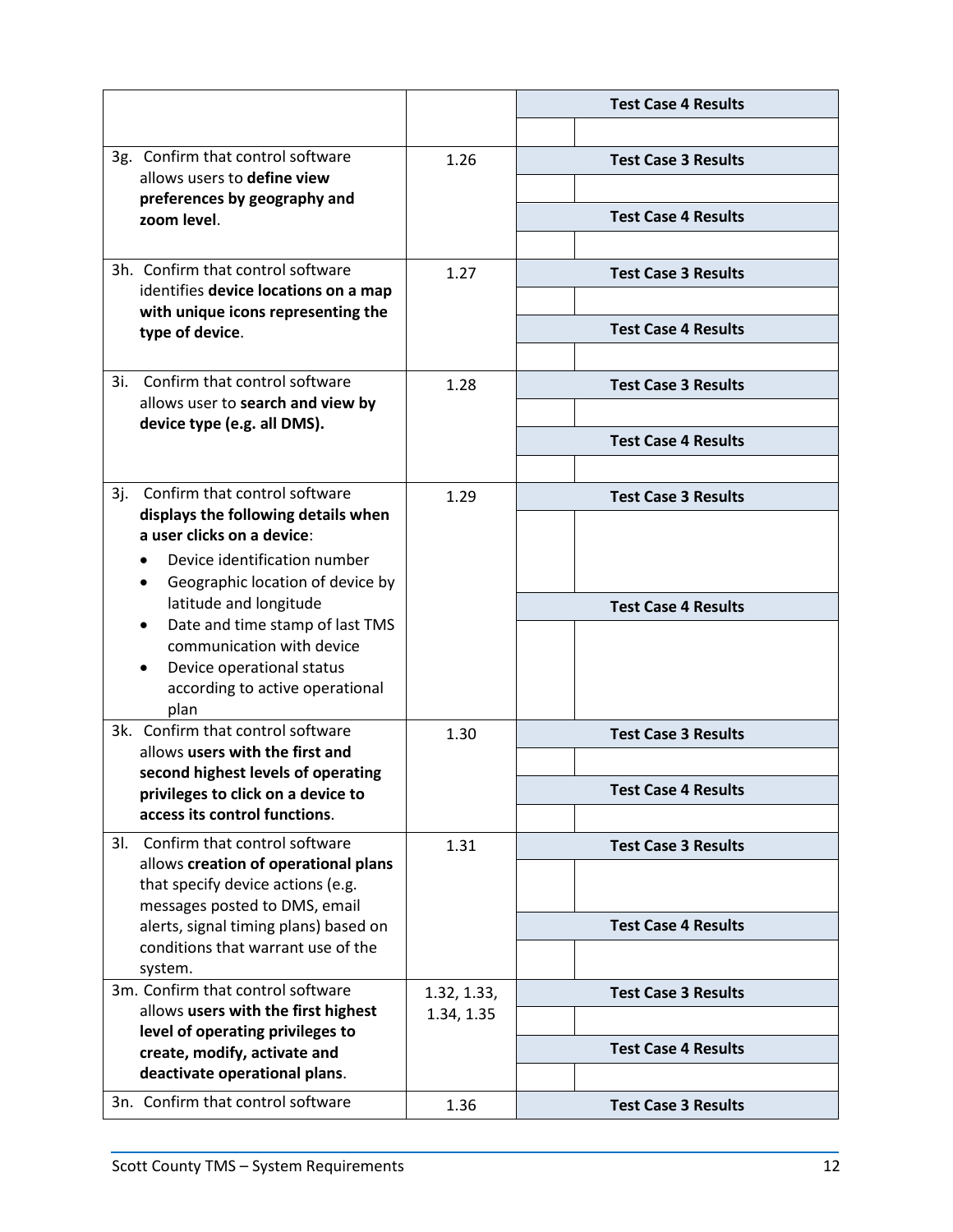| maintains a record of operational<br>plan activations and deactivations<br>according to user identities for a<br>minimum of 365 days. |          |                            |
|---------------------------------------------------------------------------------------------------------------------------------------|----------|----------------------------|
| Activate/deactivate a series of                                                                                                       |          | <b>Test Case 4 Results</b> |
| operational plans to confirm that a<br>record is created and check for<br>settings associated with how long<br>records are retained.  |          |                            |
| 30. Confirm that control software                                                                                                     | 2.1, 2.2 | <b>Test Case 3 Results</b> |
| interfaces with MnDOT IRIS to<br>display snapshot images, in view-                                                                    |          |                            |
| only mode, from MnDOT-operated                                                                                                        |          | <b>Test Case 4 Results</b> |
| CCTV.                                                                                                                                 |          |                            |
| 3p. Confirm that control software                                                                                                     | 4.1, 4.2 | <b>Test Case 3 Results</b> |
| interfaces with MnDOT IRIS to<br>display messages, in view-only                                                                       |          |                            |
| mode, posted on MnDOT-operated                                                                                                        |          | <b>Test Case 4 Results</b> |
| DMS.                                                                                                                                  |          |                            |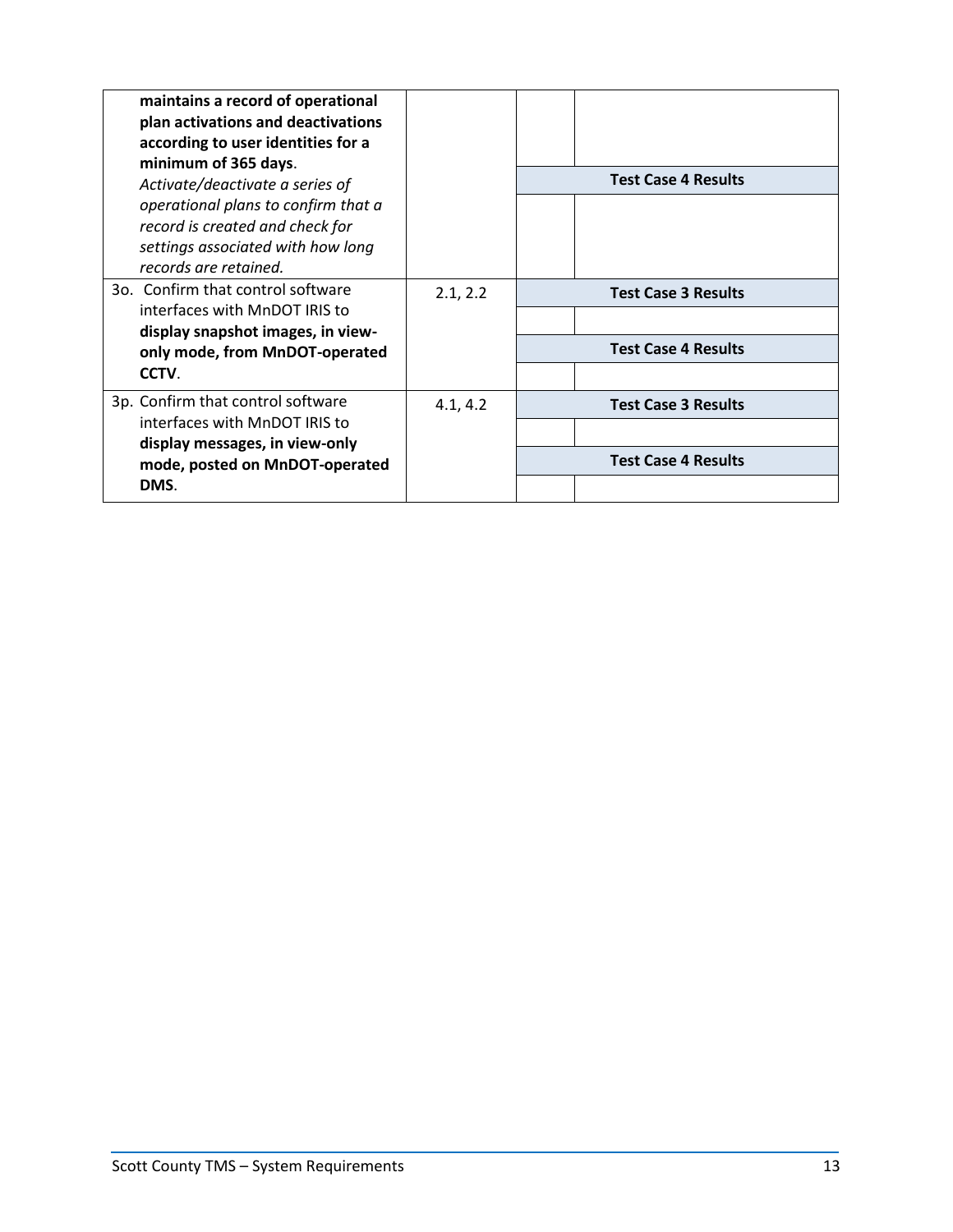## <span id="page-15-0"></span>**3. Acceptance Testing**

This stage of testing will include a functional (1-day) test and a reliability (30-day) test to be conducted at the initial installation. The functional test will be conducted to demonstrate that all system requirements are adequately met. For the remaining installation, reliability tests will be conducted to validate that the systems are properly installed and operate as required. The following tables present two test cases, environment, procedures, validation instructions, relevant system requirements and log that will be used for system acceptance testing.

#### **Test Case 4: Functional Demonstration (1-Day)**

#### **Environment:** Installation Sites

Procedure: Once the installation is complete, the Construction Contractor(s) will schedule 1-day functional demonstration to allow for Scott County observation under dawn/dusk lighting and peak/off-peak traffic conditions. The demonstration will require at least one vehicle to drive around the installation sites and observe component activations for requirements validation and approval. Authorized access from computers at Scott County, Shakopee Police Department and MnDOT will be required to operate and observe control software performance for validation and approval. Authorized access from computers at SMSC, Canterbury Park, Mystic Lake Casino and Valleyfair will also be required to confirm observational access to control software. *All of the validation steps in this test case will be conducted first in Test Case 1, Test Case 2 or Test Case 3. The instructions and test log have been included in the previous test cases respectively to reflect the multiple instances of testing.*

**Participants:** This test case will be led by the Construction Contractor(s) and should include Scott County, City of Shakopee Public Works, Shakopee Police Department, SMSC, MnDOT, Canterbury Park, Mystic Lake Casino, and Valleyfair.

#### **Validation Instructions**

- 4a. **Repeat validation steps 1a-1c, 1f-1i, 1m-1n, 1p-1t, 1v-1y, 1cc, 1gg-1ii, 1mm-1nn, 1rr, 1tt-1ww, and 1yy-1bbb** as described in Test Case 1. Record results in test log also provided under Test Case 1.
- 4b. **Repeat ALL validation steps** as described in Test Case 2. Record results in test log also provided under Test Case 2.
- 4c. **Repeat ALL validation steps** as described in Test Case 3. Record results in test log also provided under Test Case 3.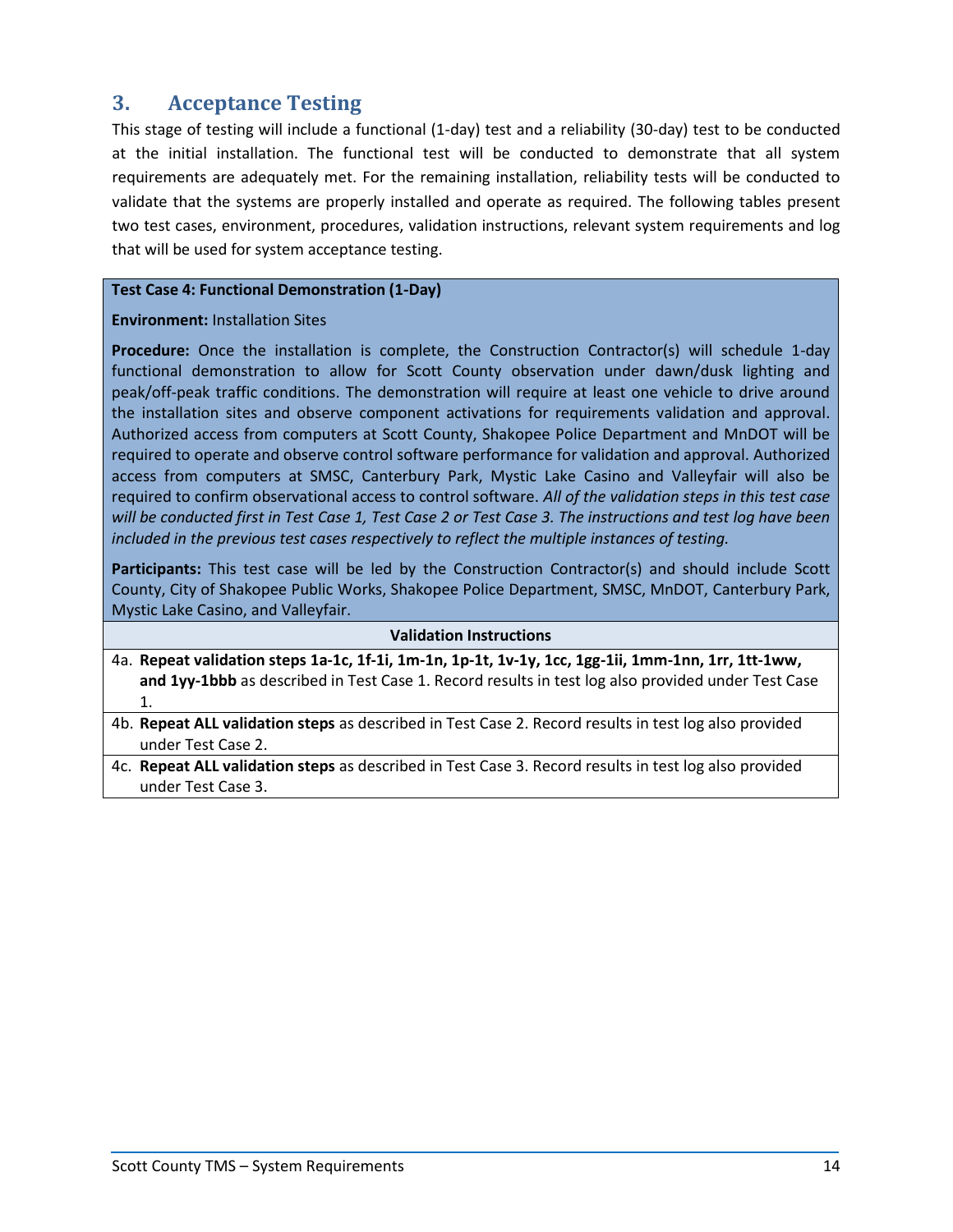#### **Test Case 5: Reliability Demonstration (30-Day)**

## **Environment:** Installation Sites

**Procedure:** Following completion of Test Case 4, Scott County and Shakopee Police Department will continue operation of the system for another 30 days to demonstrate reliability and validate the associated requirements. During this period, signs may be covered and unavailable for driver interaction. Each day Scott County and Shakopee Police Department will validate default operation of all DMS, all CCTV and the corresponding control software. Scott County and Shakopee Police Department will also activate at least one operational plan to validate the prescribed operation of all DMS, all CCTV and the corresponding control software. *All of the validation steps in this test case have been conducted in previous test cases. Because these steps must be completed each day for 30 days, the instructions and test log entries are provided to accommodate documentation of pass/fail status for each day.*

**Participants:** This test case will be led by Scott County with participation from Shakopee Police Department, MnDOT and the Construction Contractor(s). Scott County may lead testing during routine business hour and Shakopee Police Department may lead in the off hours.

|           |                                                                                                                                                                            |                          |          |                   |       |       |              |       |          |        |        | <b>Validation Instructions</b> |        |        |        |        |                        |        |        |        |        |        | <b>System Requirement</b> |        |        |        |        |        |           |        |
|-----------|----------------------------------------------------------------------------------------------------------------------------------------------------------------------------|--------------------------|----------|-------------------|-------|-------|--------------|-------|----------|--------|--------|--------------------------------|--------|--------|--------|--------|------------------------|--------|--------|--------|--------|--------|---------------------------|--------|--------|--------|--------|--------|-----------|--------|
|           | Confirm that control software allows users with the first highest level of<br>5a.<br>operating privileges to create, modify, activate and deactivate<br>operational plans. |                          |          |                   |       |       |              |       |          |        |        |                                |        |        |        |        | 1.32, 1.33, 1.34, 1.35 |        |        |        |        |        |                           |        |        |        |        |        |           |        |
|           | <b>Test Log</b>                                                                                                                                                            |                          |          |                   |       |       |              |       |          |        |        |                                |        |        |        |        |                        |        |        |        |        |        |                           |        |        |        |        |        |           |        |
|           | ⊣<br>VeQ                                                                                                                                                                   | $\mathbf{\Omega}$<br>Ved | m<br>Day | D <sub>V</sub> ed | Day 5 | Day 6 | <b>L</b> Aed | Day 8 | თ<br>Ved | Day 10 | Day 11 | Day 12                         | Day 13 | Day 14 | Day 15 | Day 16 | Day 17                 | Day 18 | Day 19 | Day 20 | Day 21 | Day 22 | Day 23                    | Day 24 | Day 25 | Day 26 | Day 27 | Day 28 | 29<br>VeQ | Day 30 |
| Comments  |                                                                                                                                                                            |                          |          |                   |       |       |              |       |          |        |        |                                |        |        |        |        |                        |        |        |        |        |        |                           |        |        |        |        |        |           |        |
| Pass/Fail |                                                                                                                                                                            |                          |          |                   |       |       |              |       |          |        |        |                                |        |        |        |        |                        |        |        |        |        |        |                           |        |        |        |        |        |           |        |